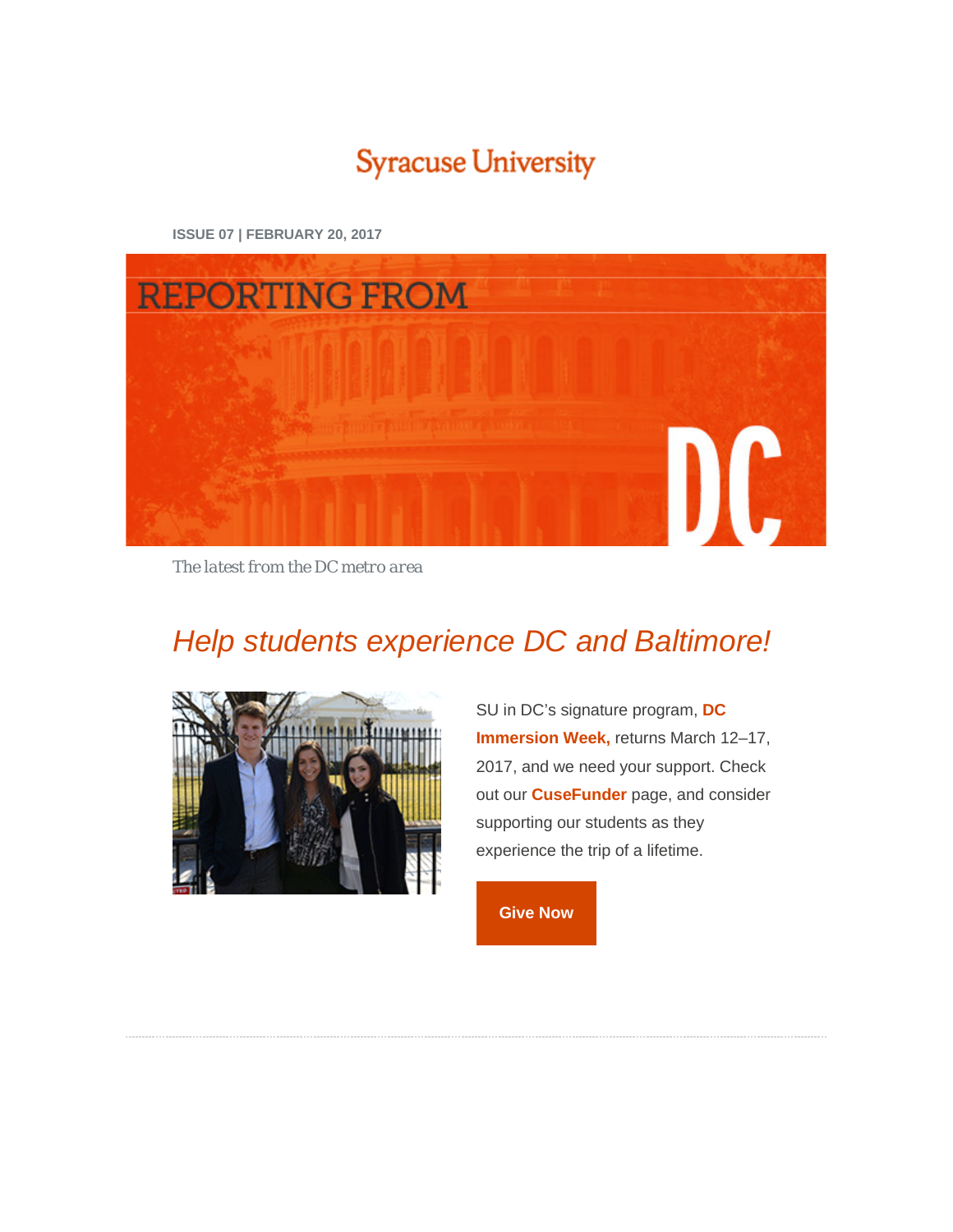# *[Volunteers needed for Skills and Drills](http://dc.syr.edu/events/index.html)*



Greenberg House is partnering with **[Living Classrooms Foundation](https://www.livingclassrooms.org/)** in Baltimore, hosting a Skills and Drills clinic on Friday, April 21, for the foundation's students at **[UA House at Fayette.](https://livingclassrooms.org/ourp_pgming_youth_development_center.php)** Join fellow SU alums in giving back to the community.

**Get [Details](http://dc.syr.edu/events/index.html)**

## *[Alumni spotlight: Kevin Lamarque '85](http://dc.syr.edu/alumni/alumni-profiles/kevin-lamarque-profile.html)*



**Kevin Lamarque '85** has spent three decades at Reuters. As senior staff photographer, he's primarily covered the White House for the past 18 years. **[Read](http://dc.syr.edu/alumni/alumni-profiles/kevin-lamarque-profile.html)  [more](http://dc.syr.edu/alumni/alumni-profiles/kevin-lamarque-profile.html)** about his interesting career path and SU experience.

## *Alumni University Art Series*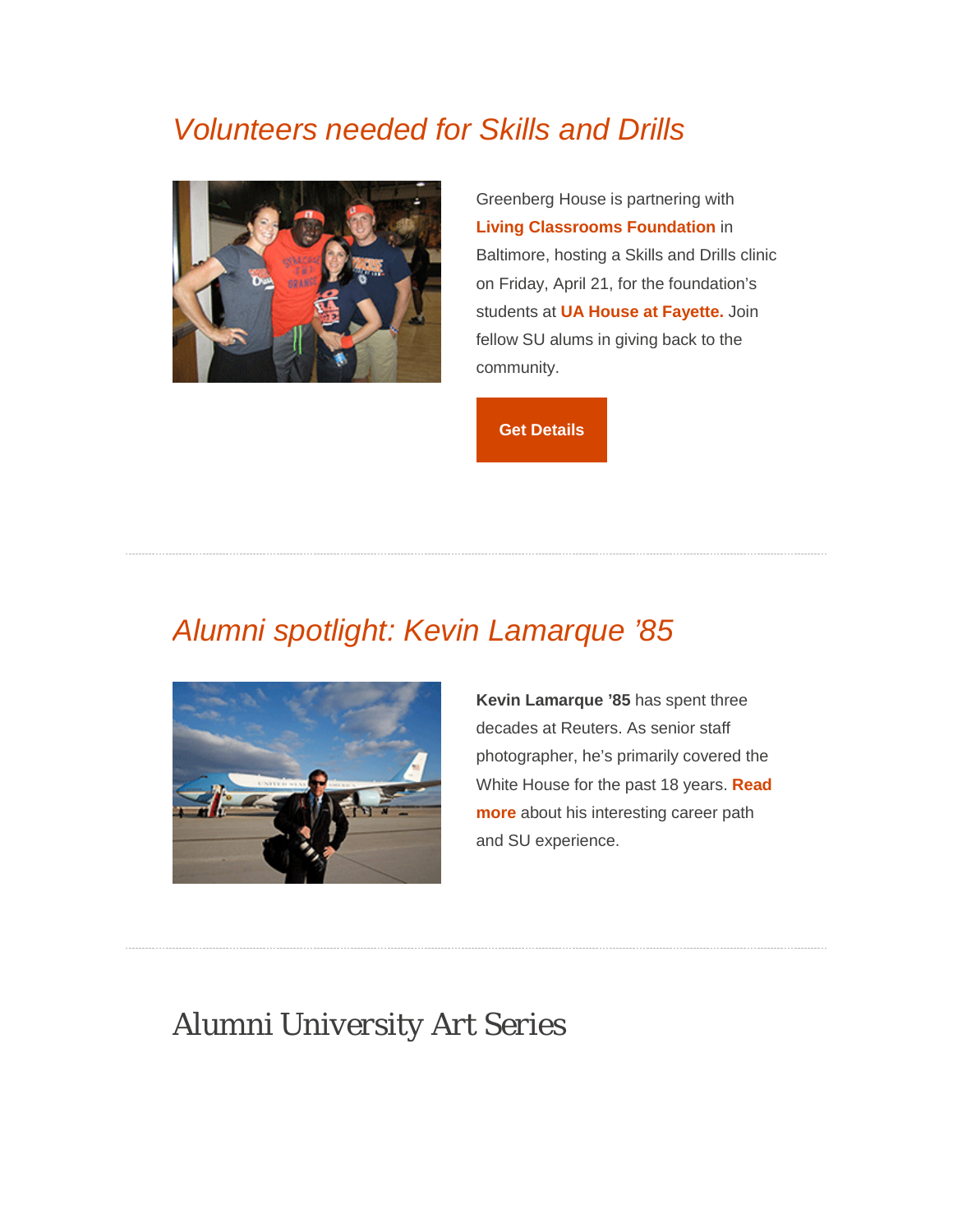

### *[Paint night](http://designsbytiara.com/index.html)*

### **Tuesday, April 25, 2017 6–8 p.m., Greenberg House**

Embrace your creative side at a private painting party led by former SU women's basketball player **Tiara Butler '14** of Designs by Tiara. Registration includes refreshments, an 11×14 canvas, all painting materials, and a take-home bag for your new masterpiece!

#### **[Register](http://cc.syr.edu/alumniuniversitypaintnight) Now**



## *[Art studio reception and tour](http://sebastianworks.com/)*

**Tuesday, May 2, 2017 6:30–8:30 p.m., Hilgartner Natural Stone Company, Baltimore, MD** Join fellow art enthusiasts at the studio of renowned

sculptor **Sebastian Martorana '03.** View his sculptures up close, enjoy refreshments, and watch Martorana demonstrate his craft.

#### **[Register](http://cc.syr.edu/alumniunversitysculpture) Now**



### *[Library of Congress tour](https://www.loc.gov/)*

**Tuesday, May 16, 2017 3–6:30 p.m., Library of Congress** Don't miss this incredible private tour led by Docent **Anne Stewart G'78.** Special guest **Andrew Saluti '99, G'09,** chief curator of exhibitions, programs, and education at the Syracuse University Libraries Special Collections Research Center, will join